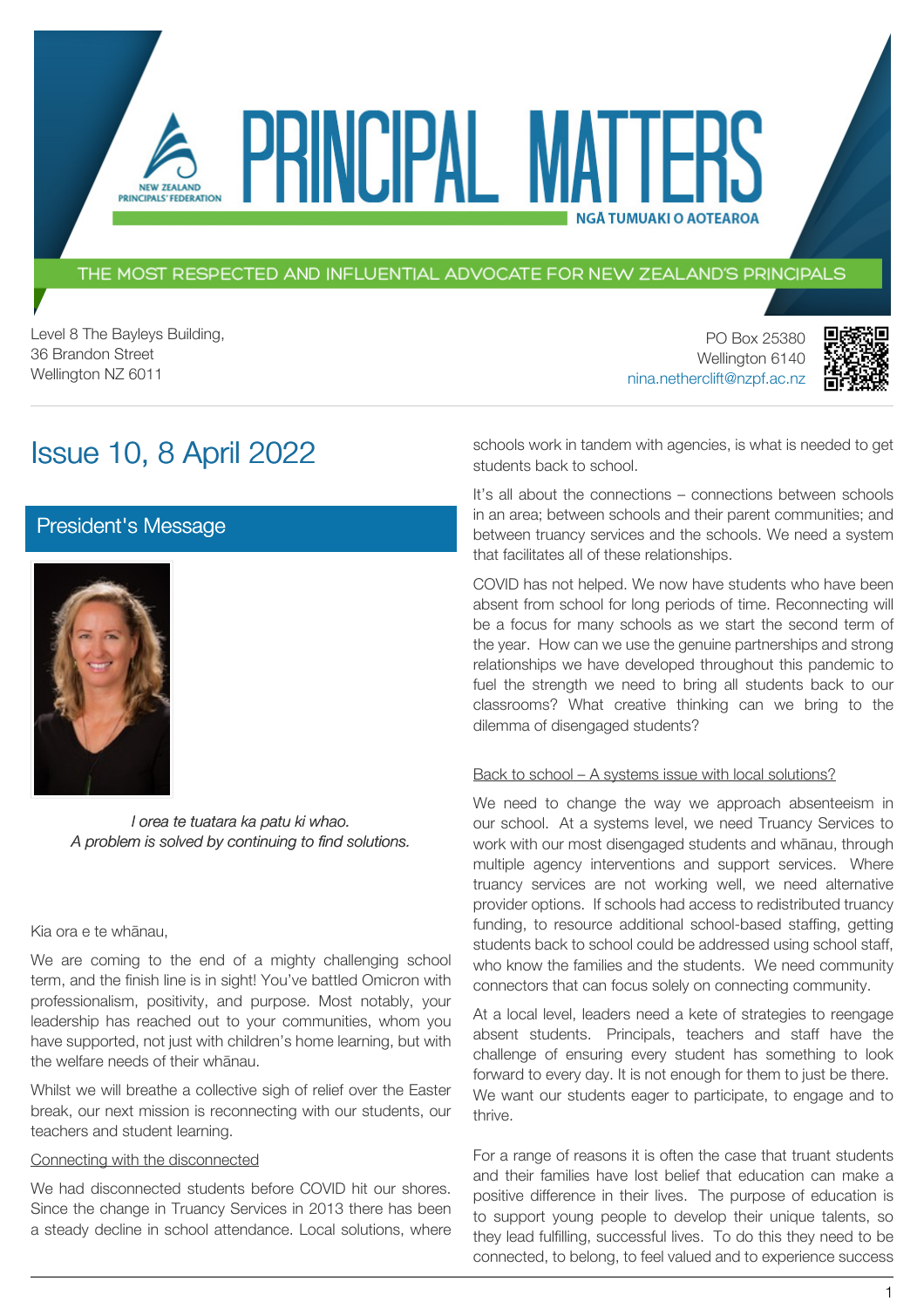in learning. Getting students to participate and progress in their learning is both a systems issue and a local issue and we all have a part to play in getting it right.



### Principal Well-being:

Malcolm Elliot, the Australian Principals' Association president, recently addressed our executive and told us that the State Premier of Tasmania resigned from his job last week. It came as a shock, partly because it was unexpected, but mostly because his reason for resigning was, 'I have nothing left in the tank'. I am sure many principals, who are running on empty right now, will relate to his decision.

In successive well-being surveys, workload has shown to be a significant issue for school leaders. The trend existed in New Zealand and overseas well before COVID. The issues identified continue to go unaddressed and the workload created by the pandemic has made the job bigger, more complex and more unsustainable. Overseas, some jurisdictions call principals administrators and there is a reason for that. Administration is what they do. In New Zealand, the principal's job used to be leading learning. We were regularly visiting classrooms. We connected with students, staff and parents every day.

Now, bureaucracy overload is swamping us. We need a national 'School Docs' system where documentation is pre-prepared, and can be accessed and personalized to suit different school contexts. We need a significant reduction in paperwork compliance demands. We need bureaucratic tasks to be SMART – specific, manageable, achievable, relevant and timebound.

As school leaders, we need to carve out time to rest and rejuvenate. How many of us factor in breaks during the day, or even in a week? Make time to connect with colleagues. Plan wellbeing PLD that is focused on you!

Next term a series of three, free wellbeing workshops, specifically designed for school leaders, will be available through Cognition Education. CORE have wellbeing programmes that can be delivered online or face-to-face.

Some of you will already be part of Wellbeing PLD that is working for you, so let other colleagues know about it. Wellbeing can be described as a series of habits that become a routine, that 'fill your bucket'. Knowing what works for you, then planning and doing it, is where we need to get to  $-$  once we have had a break!



### Wondering of the Week:

### To what extent do you attend to your wellbeing as a school leader?

 $\cap$ 

I have good wellbeing routines that enhance my wellbeing consistently.

 $\bigcap$ 

 $\bigcap$ 

 $\left(\begin{array}{c} \end{array}\right)$ 

I have some wellbeing routines and generally attend to my wellbeing.

I occasionally do things for my wellbeing, but this is not a regular practice.

I need to make a wellbeing plan to begin to attend to my wellbeing.

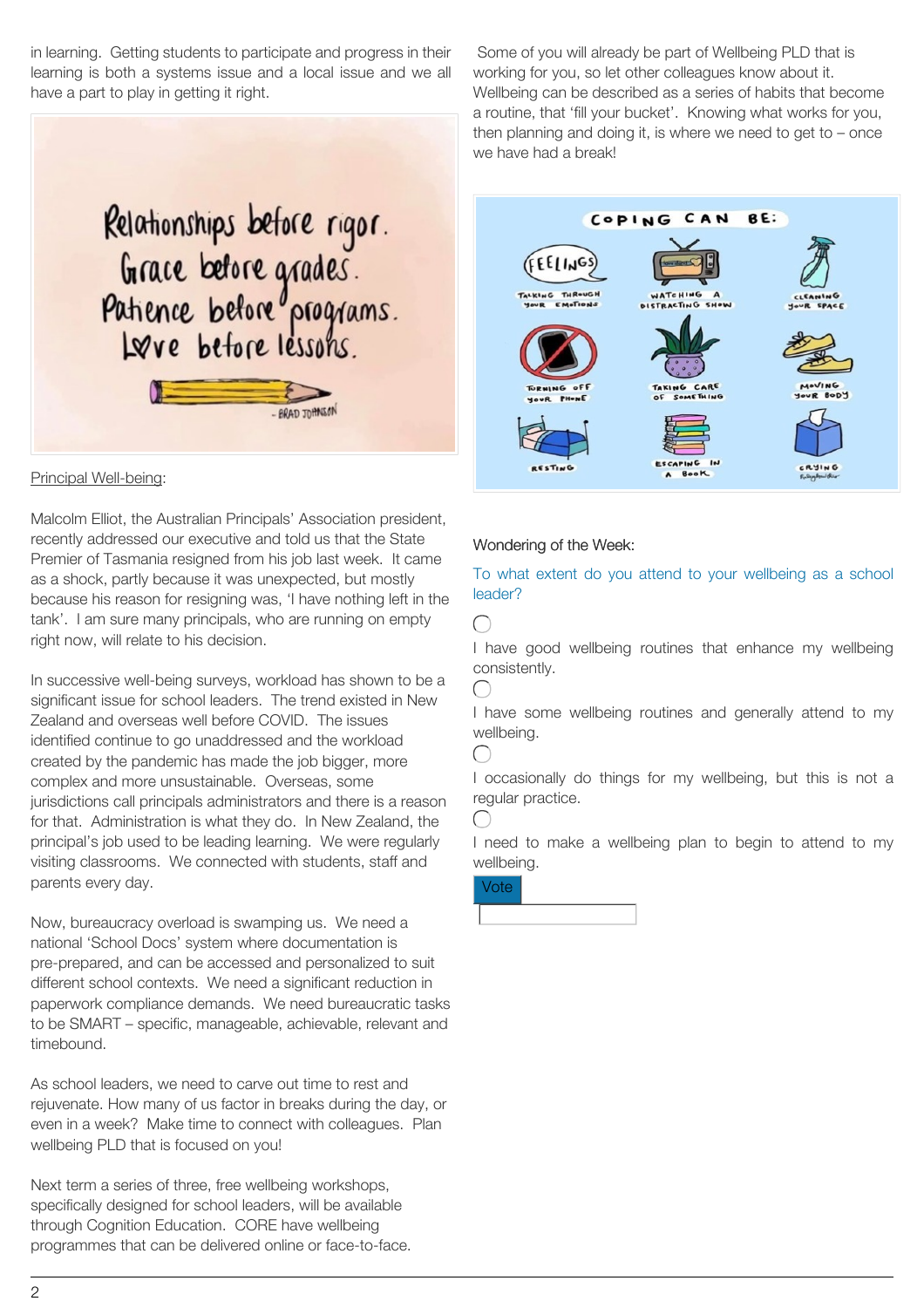### Results of last week's poll:

To what extent do your teachers and staff use Te reo Maori in classroom teaching and learning?



Ngā manaakitanga Cherie Taylor-Patel [cherie.taylor-patel@nzpf.ac.nz](mailto:cherie.taylor-patel@nzpf.ac.nz) Te reo mãori is used c onsistently in all classr noms every day 110 Votes 20 75%

Te reo mãori is used b y about two thirds of t eachers and staff regul

#### 162 Votes 40.50%

Te reo mãori is used b v some teachers and s taff who have expertis e in te reo mãori 96 Votes 24.00%

Te reo mãori is used b v a very few teachers o n rare occasion. 23 Votes 5.75%

# [NZPF Notices](https://nzpf.schoolzineplus.com/newsletter/article/516?skin=1)



# Don Le Prou Awards 2022

NZPF congratulates the following successful applicants for the Don Le Prou awards 2022:

Cheryl Barbara Rotherham School Rob Boomer Tasman School Matt Costley Kopane School Paula Faitaia Te Paina School Vivienne **Goldsmith** Bronwyn Harding Greendale School Maree Lucas Omihi School Greg MacLeod Broad Bay School Bronwyn McCall Waikaka School Kylie Piper **Arapohue School** Rob Pratt Pukehou School Wynita Roberts Papatawa School Danella Smallridge Lumsden School Mel Sutton Te One School Kim Theyers **Westown School** Melissa Ward Pine Hill School Rachel Weinberg Ngākuru School

Sue Bennett St Joseph's School (Orakei) Linda Brady Wallacetown School Ānaru Chesswas The Terrace School (Waipukurau) Sue Coyle Piopio Primary School Murray Davidson St Andrew's School Tim de Vries Tasman Bay Christian School Robyn Driver Te Kohanga School Kaye Gillies Miramar Christian School Tauhoa School Meagan Kelly **Governors Bay School** 

Rodney Montford Glen Massey School Rhonda Raynor Cargill Open Plan School Donna Reader Fox Glacier School Wendy Single Pembroke School (Stratford) Tina Taylor Waitakaruru School

# Tauri Morgan Memorial Awards 2022

NZPF congratulates the following successful applicants for the Tauri Morgan Memorial awards 2022:

Leisha Byrnes Lincoln Heights School Michelle Nell Marlborough Primary School **Stuart** Priddy Loburn School